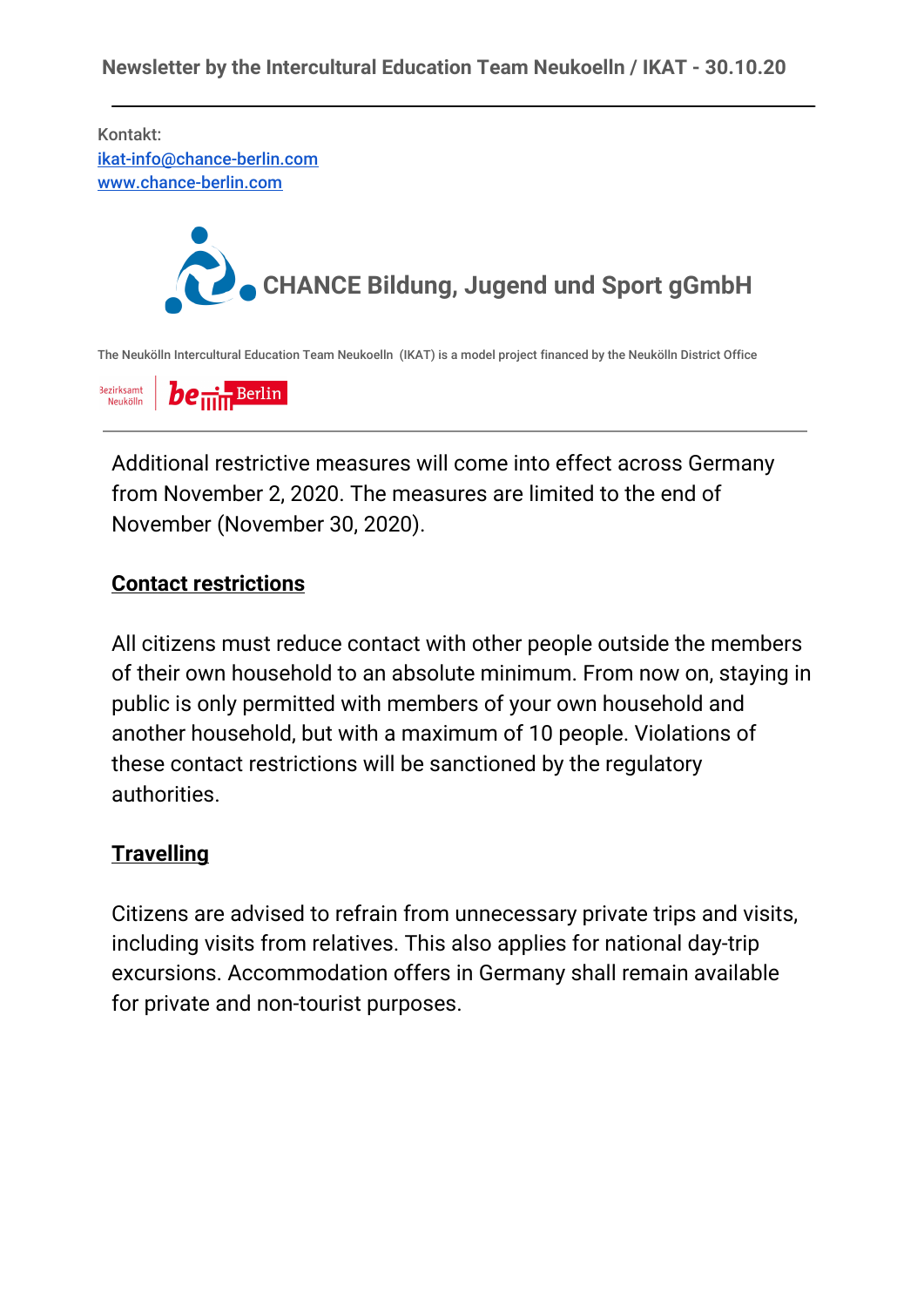Kontakt: [ikat-info@chance-berlin.com](mailto:ikat-info@chance-berlin.com) [www.chance-berlin.com](http://www.chance-berlin.com/)



The Neukölln Intercultural Education Team Neukoelln (IKAT) is a model project financed by the Neukölln District Office

Bezirksamt  $be_{\min}$  Berlin Neukölln

# **Closure of leisure facilities**

Institutions and facilities for recreational activities must stay closed. This includes:

a. Theaters, operas, concert halls and similar institutions,

b. Trade fairs, cinemas, amusement parks and providers of leisure activities (indoor and outdoor), amusement arcades, casinos, betting shops and similar facilities,

c. Prostitution centers, brothels and similar establishments,

d. leisure and amateur sports with the exception of individual sports alone, in pairs or with your own household on and in all public and private sports facilities,

e. Swimming pools and fun pools, saunas and thermal baths,

f. Gyms and similar facilities.

#### **Restaurants**

Catering establishments as well as bars, clubs, discos, pubs and similar establishments will be closed. This does not apply to the delivery and collection of take-away meals for consumption at home or the operation of canteens.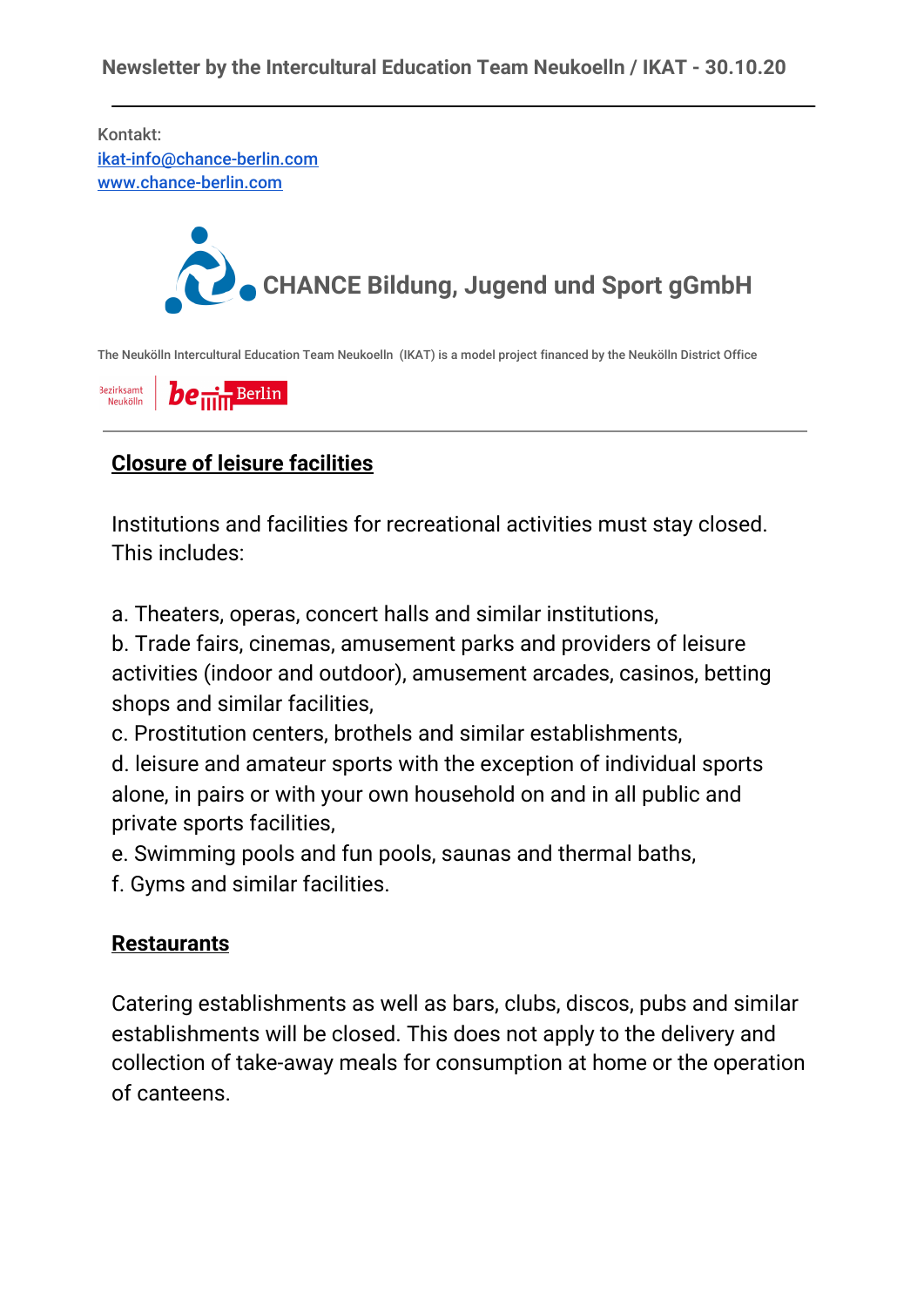Kontakt: [ikat-info@chance-berlin.com](mailto:ikat-info@chance-berlin.com) [www.chance-berlin.com](http://www.chance-berlin.com/)



The Neukölln Intercultural Education Team Neukoelln (IKAT) is a model project financed by the Neukölln District Office

Bezirksamt  $be_{\min}$  Berlin Neukölln

# **Events**

Events for entertainment are prohibited. Professional sports events can only take place without spectators.

### **Close proximity services**

Companies, who offer services, where close physical proximity is unavoidable (incl. cosmetic studios, tattoo studios) must stay closed. Exceptions: medically necessary treatments (physiotherapy, ergotherapy, logotherapy, podiatry/footcare) remain possible. Barber shops can stay open under existing hygiene requirements.

#### **Shopping**

Wholesalers and retailers remain open under conditions of hygiene, control of access and avoidance of queues. It must be ensured that there is no more than one customer per 10 square meters of sales area in the shops.

#### **Schools and daycare centers**

Schools and kindergartens remain open. The federal states decide on the necessary protective measures.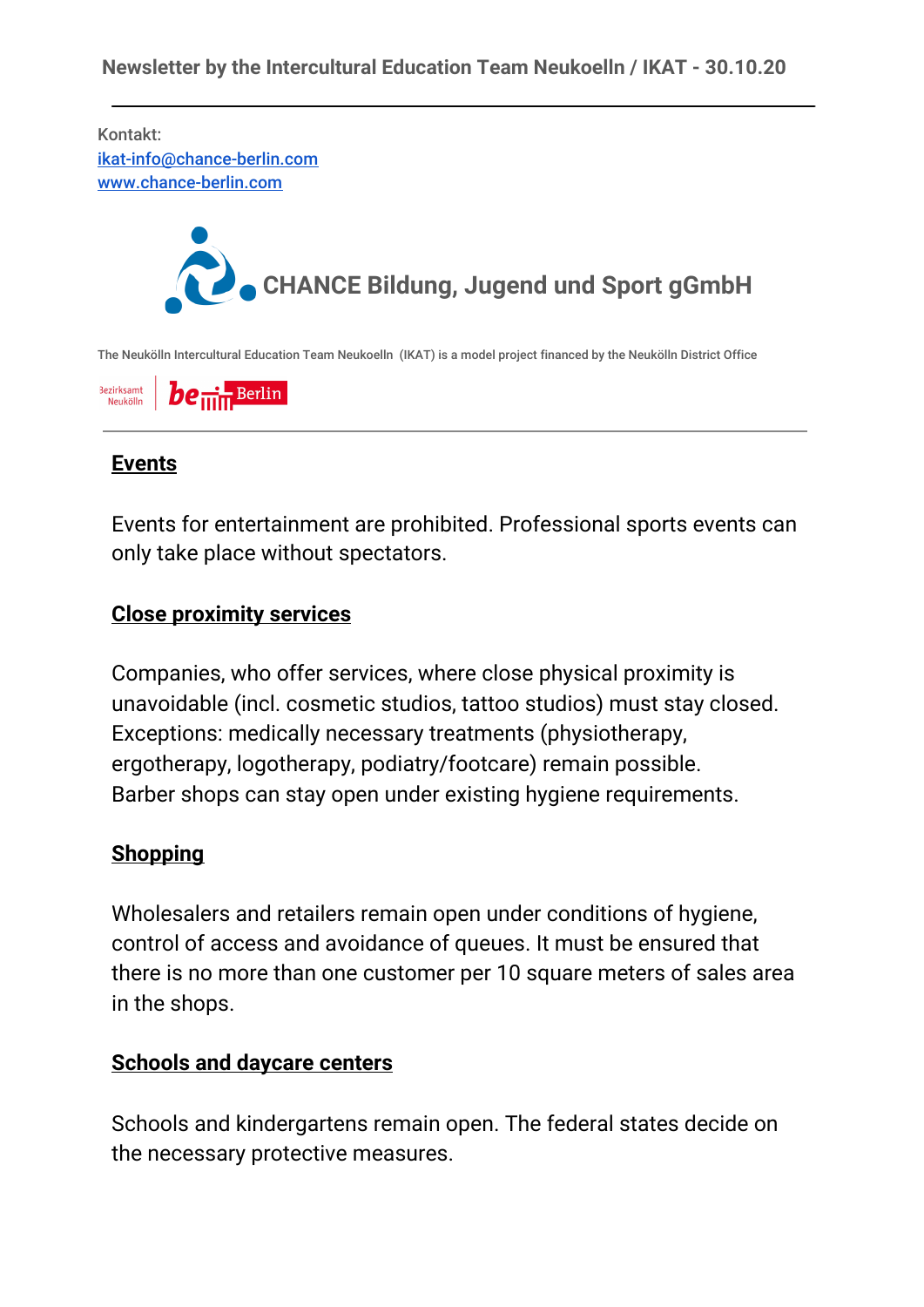Kontakt: [ikat-info@chance-berlin.com](mailto:ikat-info@chance-berlin.com) [www.chance-berlin.com](http://www.chance-berlin.com/)



The Neukölln Intercultural Education Team Neukoelln (IKAT) is a model project financed by the Neukölln District Office

Bezirksamt  $be_{\min}$ Berlin Neukölln

## **Financial compensation for companies**

For the companies, businesses, self-employed, associations and institutions affected by the temporary closings, the federal government will grant an economic aid to compensate them for financial losses. The reimbursement amount is 75% of the corresponding sales for the same month last year for companies with up to 50 employees. The percentages for larger companies are determined.

The federal government will extend aid measures for companies and improve the conditions for the economic sectors mainly affected (subsumed under "Überbrückungshilfe III").

This applies, for example, to the field of culture and event management and the self-employed. In addition, the KfW express loan will be opened and adjusted for companies with fewer than 10 employees.

## **Workplace**

Life during a pandemic requires to ensure a safe work environment for all types of business. Thus, employers have a special responsibility to their employees to protect them from infection. Infection chains that arise in the company can be identified quickly. Therefore, every company in Germany must implement a hygiene concept based on an adapted